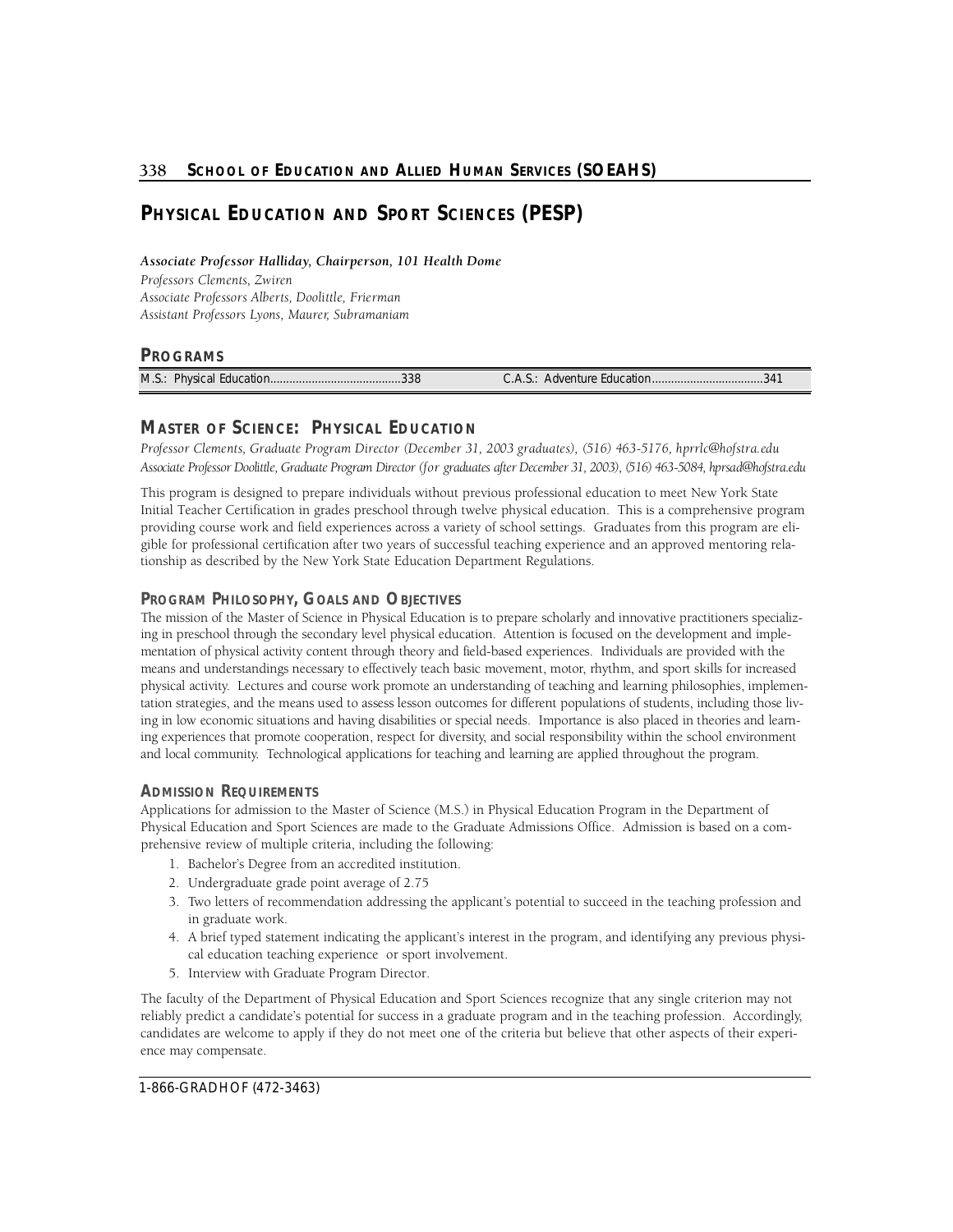# HUHOFSTRA UNIVERSITY Gs Graduate Studies

# **PHYSICAL EDUCATION AND SPORT SCIENCES (PESP)** 339

# **PROGRAM REQUIREMENTS** *(36-39 s.h.)*

Candidates for graduation must fulfill the following requirements:

Successful completion of the General Education Core in the liberal arts and sciences as identified by New York State Teacher Certification guidelines.

Successful completion of a total of 30 semester hours of Physical Education content coursework, as follows; 15 credits of this content is satisfied in the Master of Science Degree Program:

- MSPE 248 Contemporary Dance, Rhythms, and Educational Gymnastics, 3 s.h.
- Team Sports, Individual Sports, Leisure or Outdoor Sports, Fitness Activity, 3 s.h.
- Motor Learning/Motor Development or equivalent, 3 s.h.
- Exercise Physiology or equivalent, 3 s.h.
- Kinesiology or equivalent, 3 s.h.
- One course in Human Development (PreK-12) and one course in Foundations of Education.
- One course in Statistics, Measurement & Evaluation, Research Methods, Epidemiology, or another equivalent course (statistics may also meet mathematics requirement).
- Completion of a certificate in First Aid & CPR.
- Completion of 36-39 credits of the Master of Science Degree Program.
- Students must maintain a 3.0 grade point average while taking the graduate level course work or be placed on probationary status for one semester while completing the following courses:

# **Content Core Courses: 15 s.h.**

| MSPE 242 |     | Basic Movement, Motor & Manipulative Skills, 3 s.h. |
|----------|-----|-----------------------------------------------------|
|          | 711 |                                                     |

- 244 Analysis of Team Sports, 3 s.h.
- 246 Analysis of Individual & Dual Sports, 3 s.h.
- 254 Introduction to Adventure Education & Social Development Challenges, 3 s.h.
- 256 Historical & Sociocultural Perspectives in Physical Education & Sport, 3 s.h.

## **Pedagogical Core: 18 s.h.**

| MSPE                                                                 | 257 | Implementing Health-Related Fitness & Wellness in School Curricula, 3 s.h.            |  |
|----------------------------------------------------------------------|-----|---------------------------------------------------------------------------------------|--|
|                                                                      | 258 | Planning & Implementing Preschool & Elementary Physical Education Experiences, 3 s.h. |  |
|                                                                      | 260 | Planning & Implementing Secondary School Physical Education Experiences, 3 s.h.       |  |
|                                                                      | 262 | Inclusion for Physical Education Special Needs Populations, 3 s.h.                    |  |
|                                                                      | 264 | Innovative Instructional Strategies, Curriculum, & Assessment Techniques in Physical  |  |
|                                                                      |     | Education, 3 s.h.                                                                     |  |
|                                                                      | 266 | Utilizing Technology in the Physical Education Setting, 1 s.h.                        |  |
|                                                                      | 270 | Electronic Portfolio Development, 1 s.h.                                              |  |
| LYST                                                                 | 202 | Literacy for Special Subject Teachers, 1 s.h.                                         |  |
| $\mathbf{1}_{\text{out}}$ Eigle Decrements $\mathbf{2}_{\text{out}}$ |     |                                                                                       |  |

## **Major Field Requirement\*: 3-6 s.h.**

|          | MSPE 272A, 272B Student Teaching, 6 s.h. or |
|----------|---------------------------------------------|
| MSPE 273 | Supervised Teaching, 3 s.h.                 |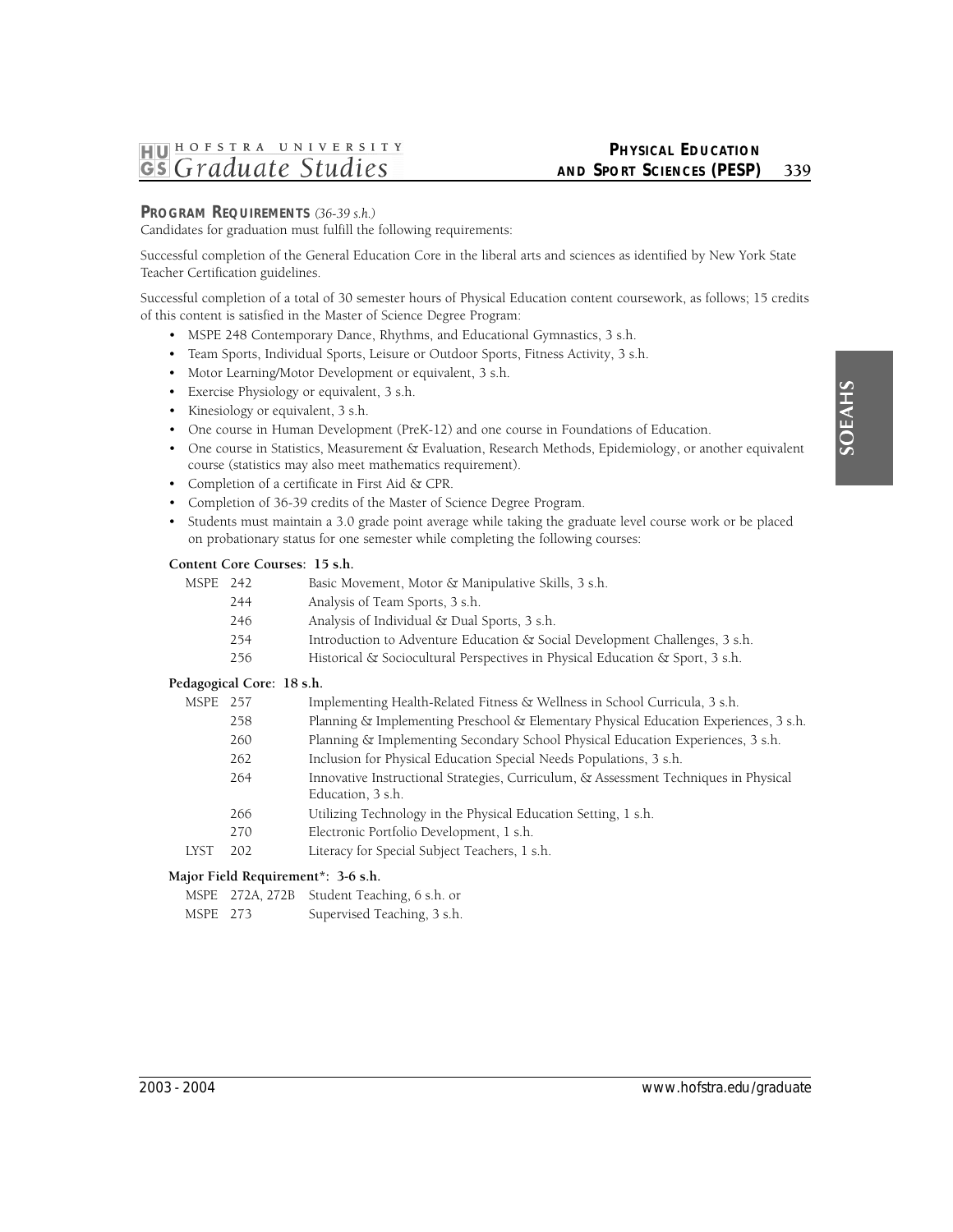# 340 SCHOOL OF EDUCATION AND ALLIED HUMAN SERVICES (SOEAHS)

# **FIELD EXPERIENCES PRIOR TO STUDENT TEACHING**

\*A total of 100 hours of field assignments are required for Teacher Certification by the New York State Education Department before student teaching. The following courses include field assignments involving observation and interaction with students in preschool through grade 12:

- MSPE 256 Historical & Sociocultural Perspectives in Physical Education & Sport (placement in high-needs schools with English Language learners) (25 hours in grades 7-12) 258 Planning & Implementing Preschool & Elementary Physical Education Experiences (25 hours in grades PreK-6) 260 Planning & Implementing Secondary School Physical Education Experiences (25 hours
	- in grades 7-12)
	- 262 Inclusion for Physical Education Special Needs Populations (20 hours in grades PreK-12)
	- 264 Innovative Instructional Strategies, Curriculum, & Assessment Techniques in Physical Education (5 hours in grades 7-12)

# **STUDENT TEACHING AND SUPERVISED TEACHING PREREQUISITES**

To qualify for admission to Student Teaching (MSPE 272A, 272B) students must complete all content and pedagogical core course work. To qualify for Supervised Teaching (MSPE 273), students must first complete MSPE 258, 260, 262, and 264.

All individuals must successfully complete New York State Teacher Certification required workshops or courses. These can be taken during MSPE 272A, 272B or during MSPE 273. Application forms for Student Teaching and Supervised Teaching (MSPE 272A, 272B and MSPE 273) may be obtained from the Office of Field Placement. Applications must be submitted by October 1 for admission to Student Teaching in the Spring semester and by March 1 for admission to Student Teaching in the Fall semester.

# **CONTINUATION STANDARDS**

Students must maintain a cumulative grade point average of 3.0 while in the program. Students receiving a grade lower than C- in a content core course or pedagogical core course must repeat the course and receive a grade of B or higher in order to remain in the program. Grades below C- will not be counted toward the graduate degree but will be included in determining the grade point average.

# **TRANSFER CREDITS**

Up to 9 credits of comparable courses from other accredited institutions may be transferred to Hofstra University to meet content, pedagogical, and field requirements.

# **GRADUATION REQUIREMENTS**

- 1. Successful completion of the General Education Core in the liberal arts and sciences as identified by New York State Teacher Certification Guidelines.
- 2. Completion of all content and pedagogical core courses with a grade point average of 3.0 or better.
- 3. Completion of MSPE 272A and MSPE 272B or MSPE 273, and
- 4. The completion of MSPE 270, Electronic Portfolio Development, identifying samples of exemplary work that reflect the individual's ability to plan and implement dynamic physical education programs for a wide range of populations and age levels.
- 5. Successful completion of 36-39 s.h. of the Master of Science degree course work. All course work offered to satisfy degree requirements must be completed within a five year period.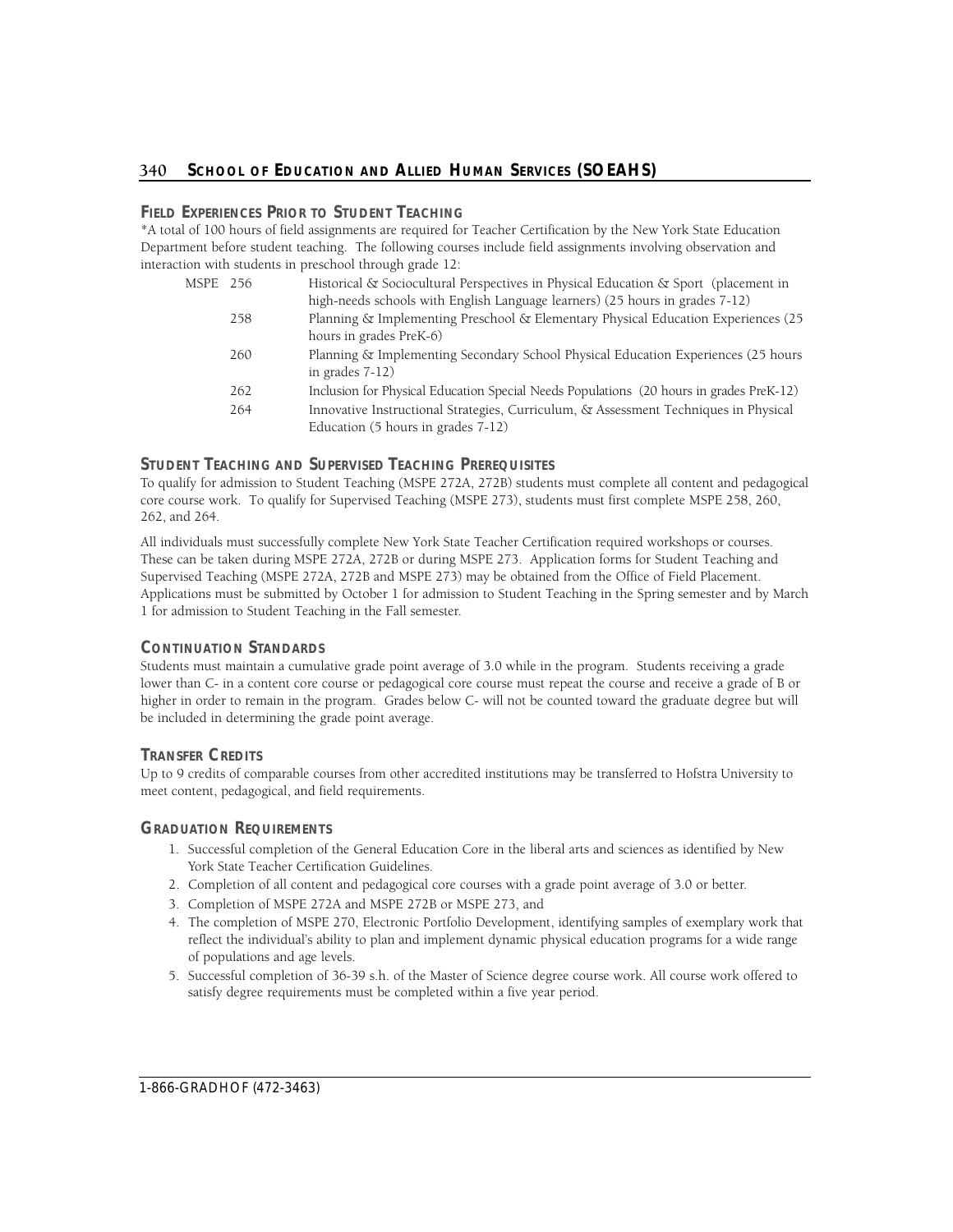# **PHYSICAL EDUCATION AND SPORT SCIENCES (PESP)** 341

# **TEACHER CERTIFICATION REQUIREMENTS**

Upon the successful completion of a teacher education program, students will be eligible to apply for the University's recommendation for New York State Certification. For Initial Certification, students are required to have passing scores on each of the New York State Teacher Certification Examinations (NYSTCE): the Liberal Arts and Science Test (LAST), the Assessment of Teaching Skills-Written (ATS-W), and the Content Specialty Test (CST). Students not receiving passing scores on all three examinations will not be eligible for certification. Additionally, for Initial or Professional Certification, students are required to complete seminars in the Identification of Child Abuse and Maltreatment, Substance Abuse and/or Safe Schools Against Violence in Education. Information regarding the fingerprinting requirements can be obtained from the Certification Office.

Note: It is recommended that students complete the Liberal Arts and Science Test (LAST) of the New York State Teacher Certification Examinations prior to student teaching and the Assessment of Teaching Skills-Written (ATS-W), during student teaching.

# **CERTIFICATE OF ADVANCED STUDY: ADVENTURE EDUCATION**

*Assistant Chair Quimby, Program Dire c t o r, (516) 463-6037, hprt rq@hofstra.edu* 

This 15 semester hour program is intended for teachers, counselors and other educators seeking in-depth theory, practical knowledge, and skills that will enable them to develop and lead educational programs using adventure activities in school, recreational, corporate, and other settings. To provide quality experiences for people in various contexts, teachers and other leaders need to become better informed about selecting and leading adventure activities, theories underpinning the goals and processes of adventure education, and safety, management, and technical issues related to facilities and equipment for adventure education programs. Course work includes opportunities to design, facilitate and evaluate developmentally appropriate, inclusive, safe, context-specific programs and experiences for personal and social development. Interdisciplinary learning drawn from physical education, environmental sciences, health and survival practices, critical thinking, decision-making, conflict resolution, as well as reflection and problem solving make adventure education a powerful approach for K-12 education and other concerns.

# **ADMISSION REQUIREMENTS**

Prospective students must have:

- 1. Bachelor's degree;
- 2. teaching certification in physical education or other related field.

# **PROGRAM REQUIREMENTS** *(15 s.h.)*

| MSPE 254 |     | Introduction to Adventure Education and Social Development Challenges, 3 s.h. |
|----------|-----|-------------------------------------------------------------------------------|
|          | 241 | Theoretical Foundations of Adventure Education, 3 s.h.                        |
|          | 242 | Adventure Education Technical Skills Development, 3 s.h.                      |
|          | 245 | Facilitating and Processing in Adventure Education, 3 s.h.                    |
|          | 247 | Adventure Education Internship, 3 s.h.                                        |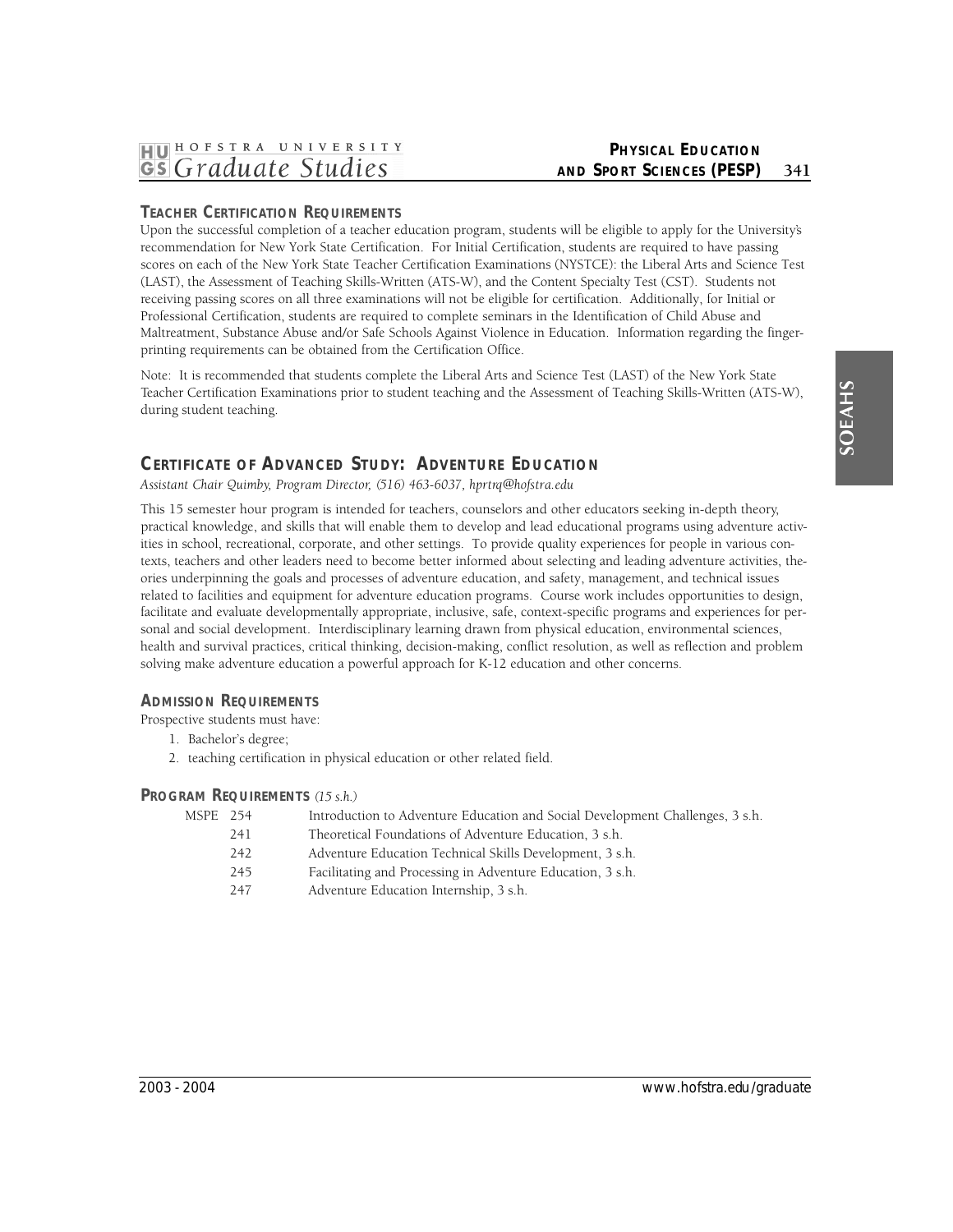## **(PESP) COURSES**

201-205 carry the prefix PESP 210-302 carry the prefix MSPE

PESP 201 Fall, Spring 3 s.h. *General Safety Education* 

Designed to meet State Education Department requirements for teachers of driver and traffic safety education. Topics include safety for school, home, recreation, pedestrians, school bus, poison, fire, bicycle, industrial and occupational. The General Safety Education Policies: understanding the teacher's role in educating students about safety as prescribed by state law. (Formerly HPER; HSPE)

**PESP 202A, 202B Fall, Spring 3 s.h. each**  *Teaching of Driver and Traffic Safety Education I & II* 

Analysis of the traffic accident problem; knowledge, attitudes and skill factors essential for safe and efficient operations of motor vehicles, survey of materials, methods and teaching techniques. Includes classroom and 15 hours of laboratory (hours to be arranged at first session) teaching techniques. For certified and future teachers who have completed the minimum course requirements essential for teaching in any subject area on the secondary level. (Formerly HPER; HSPE)

PESP 203 Fall, Spring 3 s.h. *Trends and Problems in Traffic Safety Education* 

The administration, supervision and teaching of traffic safety education, including research, engineering, transportation, traffic law and enforcement, traffic safety management, analysis of current teaching methods, public relations and support. *Prerequisites: PESP 202A, 202B, completed within the past three* 

*years. (Formerly HPER; HSPE)* 

#### PESP 204 Once a year 3 s.h. *Impact of Physical Activity/Fitness on the Aging Process*

 This course explores the physiological and anatomical changes which occur with aging and how engaging in various physical activities interacts with the aging process. Recommendations of various governmental and professional organizations for increas- ing physical activity are discussed in terms of increasing functional capacity and decreasing risk for disease in the aging population.

#### PESP 205 Once a year 3 s.h. *The Design and Application of Exercise and Fitness Activities for the Aging Adult*

 tional levels and fitness abilities of the aging adult. This course takes into consideration the psychological, neurological, nutrition-A course designed to develop activity programs for increased funcal, motivational, and legal aspects of working with this population. *Prerequisite: PESP 204 or permission of instructor.* 

# **(MSPE) COURSES**

MSPE 210 Once a year 3 s.h. *Pedagogical Trends and Issues in Physical Education and Sport*  In-depth investigation and discussion of current ideas, problems and issues relating to teaching physical education and sport. Students and instructor cooperatively identify a number of specific areas of investigation which become the focus of the course. (Formerly HPER)

| <b>MSPE 211</b>            | Once a year                                              | 3 s.h. |
|----------------------------|----------------------------------------------------------|--------|
|                            | Contemporary Sociocultural Trends and Issues in Physical |        |
| <b>Education and Sport</b> |                                                          |        |

In-depth examination of fundamental, recurring socio-cultural themes in contemporary American physical education and sport. Students and instructor cooperatively identify a number of significant issues for future critical analysis. (Formerly HPER)

MSPE 212 Once a year 3 s.h. *Scientific Trends and Issues in Physical Education and Sport*  Presentation of information and discussion of issues that are current in the scientific field of exercise and sport. Emphasis on issues that relate to the teaching of physical education and to the

#### MSPE 213 Once a year 3 s.h. *Innovative Instructional Strategies for Teaching Physical Education*

coaching of sport teams. (Formerly HPER)

Designed to introduce the student to new ideas for improving physical education instruction. Focus is on the development, implementation and evaluation of innovative instructional strate- gies. Introduces students to use of effective change strategies to facilitate the implementation of innovative ideas. (Formerly HPER)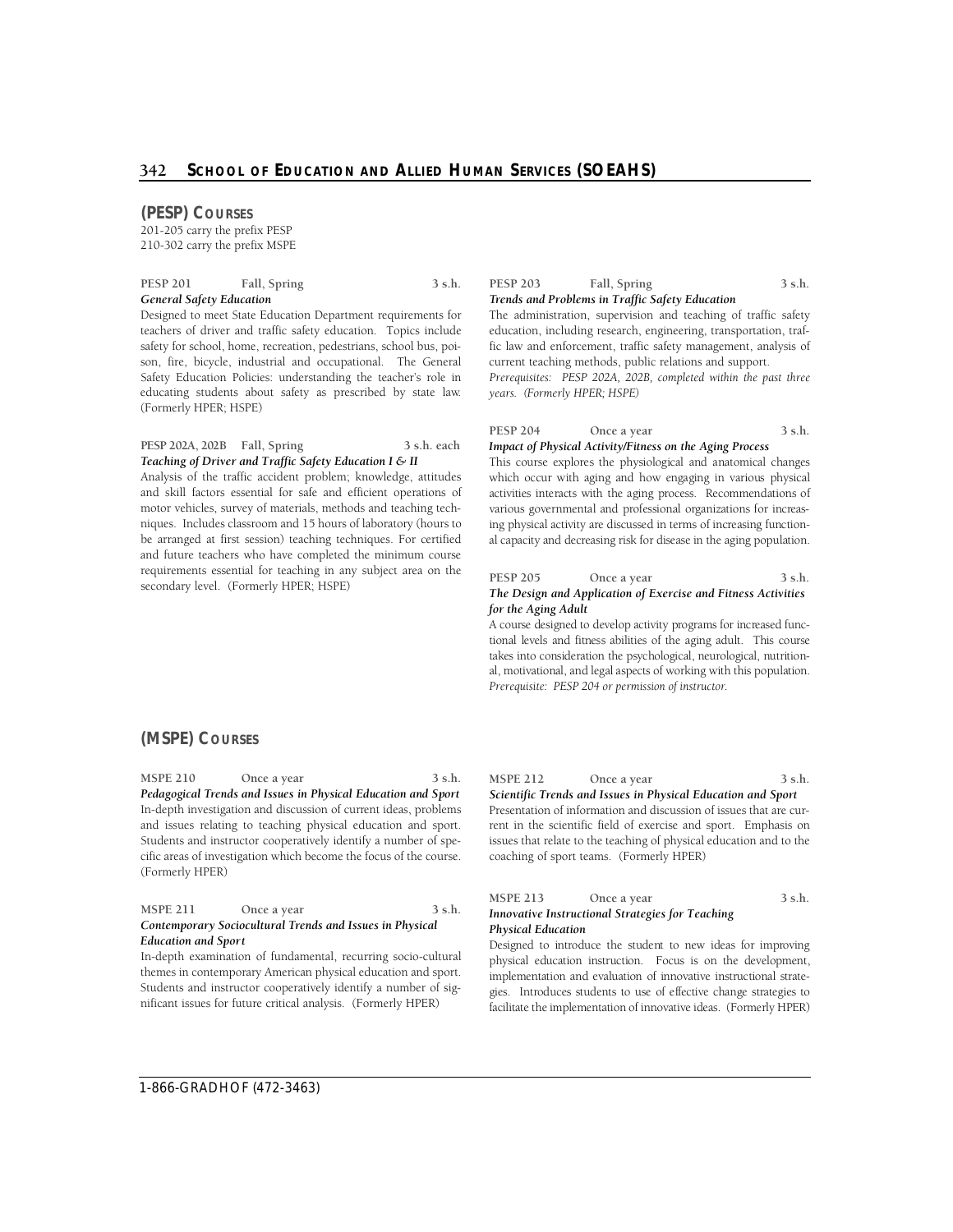# **SOEAHS**

# HU <sup>HOFSTRA</sup> UNIVERSITY

MSPE 214 Once a year 3 s.h *Contemporary Curriculum Perspectives in Physical Education*  Focus is on current issues and problems within the field of curriculum. Course examines conceptions of curriculum in education and its influence on the discipline of physical education. Designed to introduce the student to underlying historical, philosophical, social and intellectual foundations of curriculum development and evaluation. (Formerly HPER)

#### **MSPE 215 Periodically 3 s.h.**  *Advanced Perceptual Motor Learning*

Investigation into various theories of motor learning and analysis of conditions related to skilled performance of children and adults. Research in areas relating to motor learning is surveyed and discussed. (Formerly HPER)

# **MSPE 216 Periodically 3 s.h.**  *Adaptive Physical Education*

In-depth examination of the basic philosophies of adaptive physical education. Course covers various teaching techniques, curriculum development for mainstreaming and handicapped situations, evaluation techniques and practical experience with the handicapped. (Formerly HPER)

# MSPE 217 Once a year 3 s.h.

 weight control and reduced risk of chronic diseases. Examination cise components of physical fitness. (Formerly HPER) *Research Implications on Curricula Trends in Physical Fitness*  Discussion of the various components of physical fitness: cardiovascular endurance, muscular strength/endurance, flexibility and body composition. Exploration of the research literature dealing with the relationship of regular physical activity and proper nutrition to of various existing curricula which incorporates cognitive and exer-

#### **MSPE 218 Periodically 3 s.h.**  *Sport and the Law*

Designed to examine legal issues related to the operation of public and private schools, with particular emphasis on those issues specifically related to health, physical education and athletics. Constitutional, statutory, case law and administrative applications are analyzed. (Formerly HPER)

# **MSPE 219 Periodically 3 s.h.**

*Comparative Studies in Physical Education and Sport*  In-depth analysis of the relationship of sport to contrasting national and cultural value systems. Formulating his/her own methodological framework, the student critically examines problems in American physical education and sport in light of other ideological systems. (Formerly HPER)

# **PHYSICAL EDUCATION AND SPORT SCIENCES (PESP)** 343

**MSPE 220 Periodically 3 s.h.**  *Motor Development* 

Study of the motor and perceptual motor development of children. Special emphasis on the relationship of motor and perceptual-motor development to later skill acquisition of effective sports and movement skills. (Formerly HPER)

#### MSPE 221 Fall, Spring 3 s.h. *Field Experience*

Cooperatively guided experience in the elementary, junior and high school or other approved agencies through which students implement specific ideas and proposals developed in other courses. Students submit a plan and, upon acceptance, meet for periodic seminars at which time problems encountered in the field are discussed. (Formerly HPER)

#### **MSPE 223 Periodically 3 s.h.**  *Implementing Health Related Fitness and Nutrition into School Curricula*

Laboratory experiences in assessing fitness levels of students, pre- scribing exercise and evaluating diets. Participation in, and critical analysis of, existing grade school fitness programs. Development of a health-related fitness module. (Formerly HPER)

# **MSPE 224 Periodically 3 s.h.**  *Implementing Motor Learning Theories*

Laboratory experiences in observing, assessing and designing motor learning situations. Emphasis placed on implementing motor learning theories in teaching motor skills to elementary and secondary school students.

*Prerequisite: MSPE 215 or permission of instructor. (Formerly HPER)* 

| MSPE 225             | Periodically | 3 s.h. |
|----------------------|--------------|--------|
| Analysis of Movement |              |        |

Investigation of the biomechanical basis of motor performance. Includes a descriptive analysis of sport skills and fundamental movement patterns and an examination of techniques for collecting biomechanical data.

*Prerequisite: kinesiology or permission of instructor. (Formerly HPER)* 

| <b>MSPE 226</b> | Once a year                                                                                                                                                                                                                                                                                                                         | 3 s.h. |
|-----------------|-------------------------------------------------------------------------------------------------------------------------------------------------------------------------------------------------------------------------------------------------------------------------------------------------------------------------------------|--------|
|                 | $\mathcal{C}$ $\mathbf{R}$ $\mathbf{R}$ $\mathbf{R}$ $\mathbf{R}$ $\mathbf{R}$ $\mathbf{R}$ $\mathbf{R}$ $\mathbf{R}$ $\mathbf{R}$ $\mathbf{R}$ $\mathbf{R}$ $\mathbf{R}$ $\mathbf{R}$ $\mathbf{R}$ $\mathbf{R}$ $\mathbf{R}$ $\mathbf{R}$ $\mathbf{R}$ $\mathbf{R}$ $\mathbf{R}$ $\mathbf{R}$ $\mathbf{R}$ $\mathbf{R}$ $\mathbf{$ |        |

*Character Development and Sport* 

This course examines theories of moral development and the moral reasoning process as it relates to coaching and teaching behavior. Students will gain insight into their own values and underlying motives and intentions for their behavior as coaches. Students will critically examine moral issues and dilemmas in sport and develop an understanding of how coaching behavior can influence student-athletes' character development. Students are also provided with opportunities to develop communication skills and strategies for dealing effectively with problems and issues that may develop during a sport season.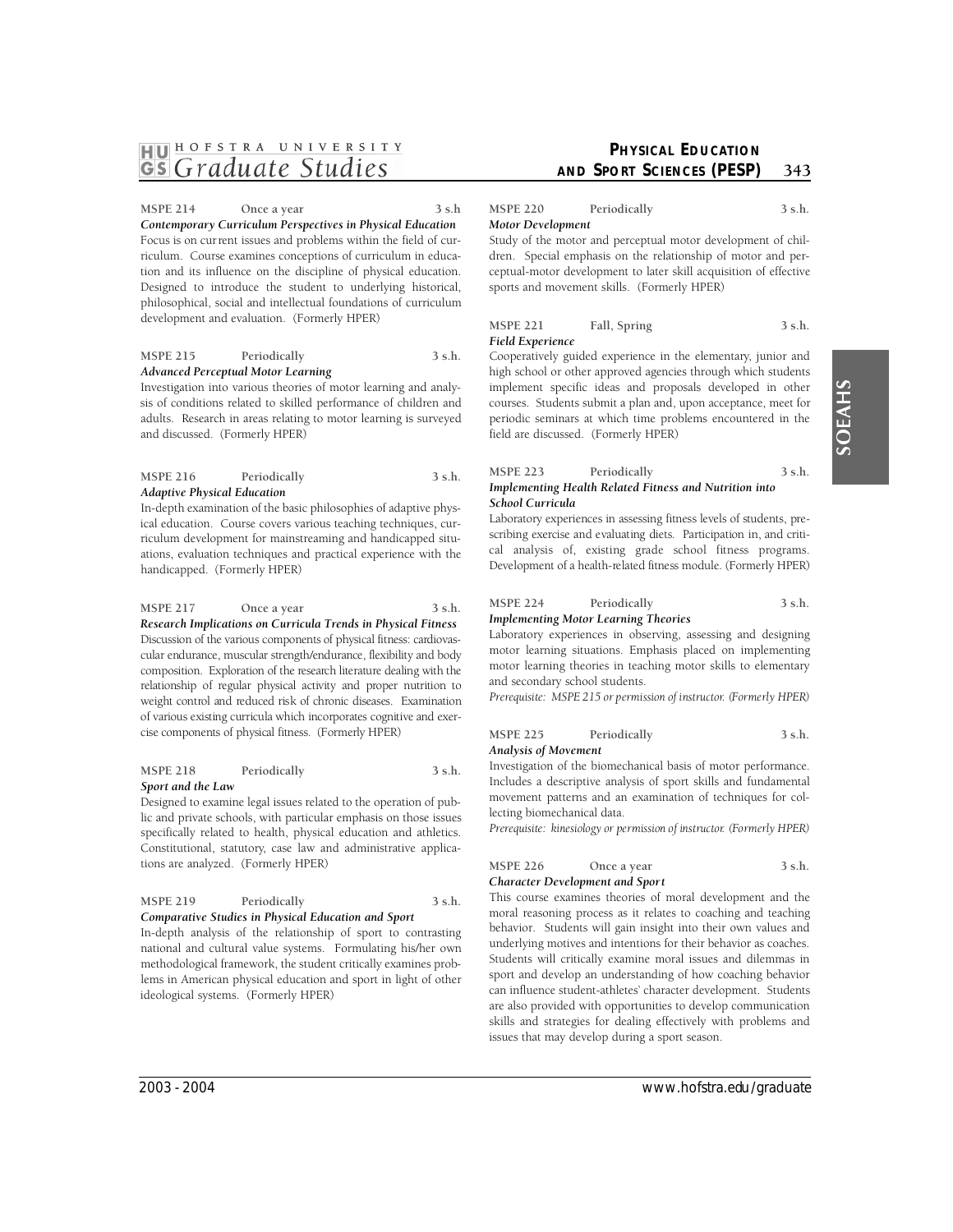# **344 SCHOOL OF EDUCATION AND ALLIED HUMAN SERVICES (SOEAHS)**

#### MSPE 227 Periodically 1 s.h. *Workshop: Movement and New Games for Elementary Physical Education Teachers*

The purpose of this course is to improve knowledge of games content, curriculum and methodology for elementary physical education. (Formerly HPER)

#### MSPE 228 Periodically 1 s.h.

*Workshop: Dance Education, Advanced Theory and Practice*  The purpose of this course is to improve knowledge of dance content for teaching in the public schools. It focuses attention on curricular knowledge and pedagogical content knowledge, that is, the ways children learn, develop, understand, and perform dance content and the ways of eliciting knowledge and skill. (Formerly HPER)

#### **MSPE 229 Periodically 1 s.h**  *Educational Gymnastics*

The purpose of this course is to improve knowledge of gymnastics content for teaching. It focuses on curriculum knowledge, that is, the way children learn, develop, and perform gymnastics content and ways of eliciting skill. (Formerly HPER)

#### **MSPE 230A-230B Fall, Spring 3 s.h. each**  *Student Teaching in Physical Education: Elementary and Secondary*  230A: Elementary; 230B: Secondary

 Student teaching is a full semester experience consisting of eight weeks at the elementary level and eight weeks at the secondary level for students in the M.S. in Health or Physical Education. The student is in the school the equivalent of four and one-half days school program. A seminar is conducted in conjunction with stu- dent teaching. Hofstra students must complete MSPE 230B in order to receive credit for MSPE 230A. Course is open to graduate students only. Does not count toward degree requirements. each week. The experience may include participation in the after-

#### MSPE 235 Every other year 3 s.h. *Movement and New Games for Elementary Physical Education Teachers*

 Designed to expand the individual's understanding of movement and inition, historical origin and key elements of both subject areas. Emphasis placed on how the two subject matters contribute to phys- ical education; how theory is put into practice; and how teachers can games content. Lectures and learning experiences reinforce the defplan for successful delivery and presentation. (Formerly HPER)

MSPE 236 Once a year 3 s.h. *Analysis of Team and Individual Sports* 

The course is designed to enhance the individual's ability to recognize and analyze advanced movement, and provide corrective feedback on sport skills used during sports.

#### **MSPE 237, A-Z Periodically 1-3 s.h.**  *Special Topics in Physical Education and Sport*

Designed to meet the needs of specific groups of students or educators interested in special topics not covered by other course offerings. As individual subjects are selected, each is assigned a letter (A-Z) and added to the course number. Any course may be taken a number of times so long as there is a different letter designation each time it is taken.

#### **MSPE 241 Periodically 3 s.h.**  *Theoretical Foundations of Adventure Education*

This course is designed to give students the theoretical and philosophical foundations necessary to conceptualize and implement adventure education experiences for a variety of participants and contexts.

*Prerequisite: MSPE 254.* 

#### MSPE 242 Summer 3 s.h.

 This course is designed to expand the individual's understanding tion. Emphasis is placed on identifying critical elements of these *Basic Movement, Motor, and Manipulative Skills*  of fundamental motor skills in elementary school physical educaskills, integrated learning theories reflecting literacy concepts, creative assessment tools, and recognizing developmentally appropri-

ate learning experiences that are consistent with current theory.

#### MSPE 243 Fall, Spring 3 s.h. *Adventure Education Technical Skills Development*

This course is designed to give students the theoretical knowledge and practical experience they need to become technically sound facilitators, instructors, teachers and ropes course managers in the field of adventure education. Risk management techniques as well as climbing, rappelling techniques, specialized safety equipment, high ropes course, rescue, and safe procedures will be covered. *Prerequisite: MPSE 254.* 

#### MSPE 244 Fall, Spring 3 s.h. *Analysis of Team Sports*

This course is designed to enhance the individual's ability to perform, analyze and provide corrective feedback for team sports skills. The course also includes skill development, teaching cues, and skill teaching progressions.

1-866-GRADHOF (472-3463)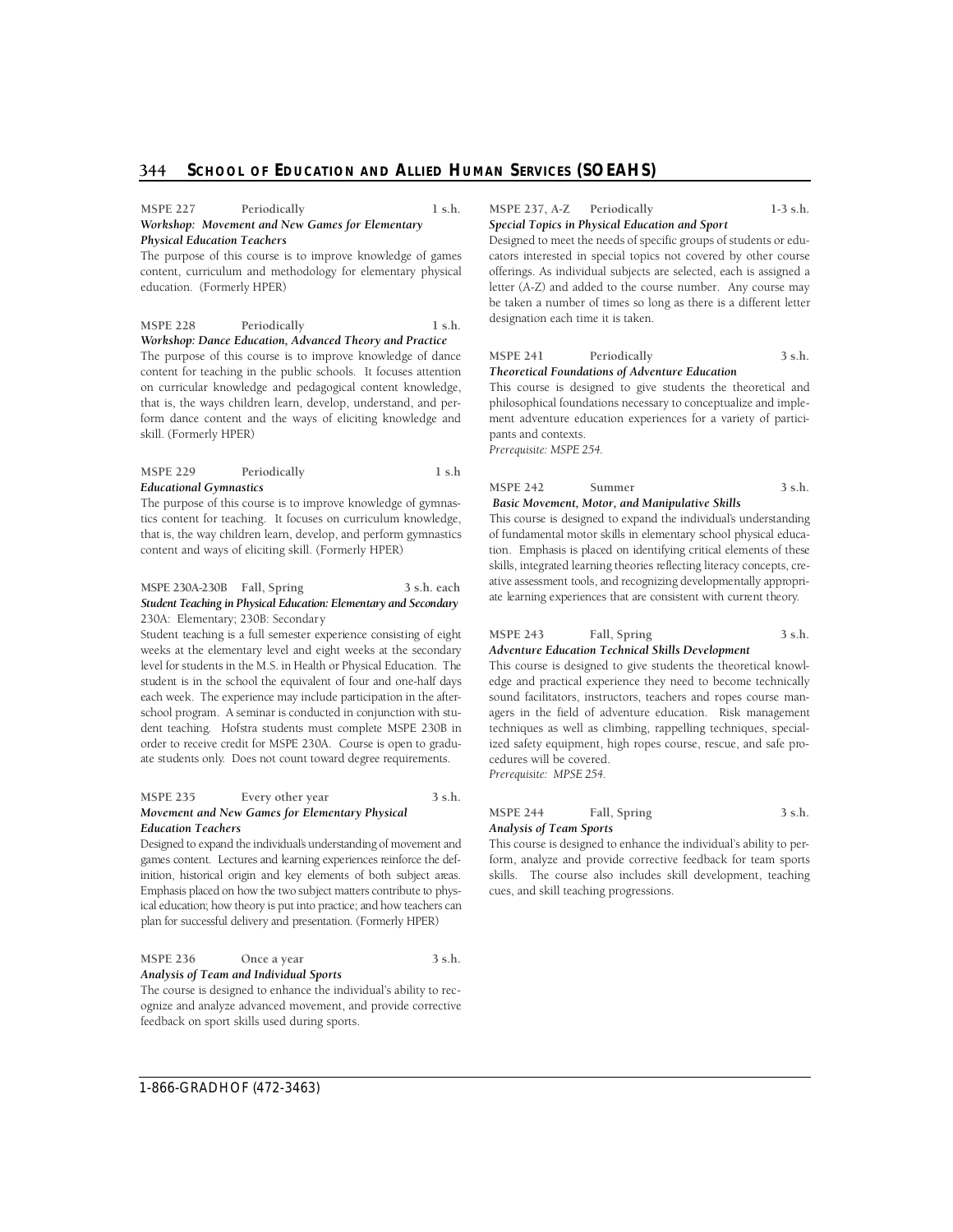# HU <sup>HOFSTRA</sup> UNIVERSITY

#### **MSPE 245 Fall, January 3 s.h.**  *Facilitating and Processing in Adventure Education*

This course is designed to give students the theoretical and philosophical foundation necessary for advanced leadership and facilitation skills with emphasis on processing, debriefing and goal setting as it relates to a variety of group management issues. Particular attention is given to selecting activities for a variety of groups, leading advanced outdoor experiences, working with special populations, special counseling situations, and other advanced leadership issues.

*Prerequisite: MSPE 254 or permission of instructor.* 

#### MSPE 246 Fall, Spring 3 s.h. *Analysis of Individual and Dual Sports*

This course is designed to enhance the individual's ability to perform, analyze and provide corrective feedback for individual and dual sports skills. The course also includes skill development, teaching cues, and skill teaching progressions.

#### MSPE 247 Spring, Summer 3 s.h. *Adventure Education Internship*

This supervised internship experience will give students the opportunity to apply skills and knowledge acquired as a result of their adventure education training. Specifically, students will utilize their leadership, facilitation, technical, curricular and managerial skills and knowledge in an adventure education field placement.

*Prerequisite: MSPE 254, 241, 243, 245.* 

#### **MSPE 248 Fall, Spring, Summer 3 s.h.**  *Contemporary Dance, Rhythms, and Educational Gymnastics*

The purpose of this course is to increase the individual's knowledge of contemporary dance, rhythms, and educational gymnastics. The course focuses on the ways students learn, develop, and perform advanced levels of the content area. Theories of movement related to these activities are explored, as well as how the content may be used to promote pro-social behavior.

**MSPE 251, 252 Fall, Spring, Summer 1-3 s.h. each**  *Special Readings Seminar* 

Investigations and reports on physical education topics adapted to the student's program.

*Prerequisites: written consent of the chairperson or instructor. (Formerly HPER)* 

# **PHYSICAL EDUCATION AND SPORT SCIENCES (PESP)** 345

#### MSPE 254 Fall, Spring 3 s.h. *Introduction to Adventure Education and Social Development Challenges*

This course provides the individual with the opportunity to explore personal and social growth within the context of adventure education. It provides model progressions, activities, and techniques consistent with current learning and adventure education theory. Individuals also have the opportunity to safely experience risk, challenge, and team-building activities.

**MSPE 256** Spring 3 s.h.

#### *Historical and Sociocultural Perspectives in Physical Activity and Sport*

 ence individual and group participation in physical activity and sport. Individuals examine local and global agencies that support physical education by advocating for physical activity. Requires 25 This course uses historical and sociocultural perspectives to examine ways that one's heritage, culture, and socioeconomic level influhours of field observation in high-needs district grades 7-12.

#### MSPE 257 Fall, Spring 3 s.h. *Implementing Health-Related Fitness and Wellness in School Curricula*

Individuals develop a variety of innovative health-related and wellness learning experiences for children in preschool through grade 12. Comprehensive models and use of technology for planning and implementing programs, and assessing the student's level of fitness and change in attitude toward fitness are discussed for a variety of diverse school settings.

#### **MSPE 258 Fall 3 s.h.**  *Planning and Implementing Preschool and Elementary Physical Education Experiences*

This course is designed to assist individuals in developing teaching skills for physical education at the preschool and elementary levels. Opportunity for application of these skills is provided through peer teaching and field experiences, lesson planning, assessing student performance, and the development of an indepth teaching unit. Requires 25 hours of field observation in preschool and elementary schools.

*Planning and Implementing Secondary Physical Education Experiences* 

This course is designed to help the student develop teaching skills for physical education at the middle and high school levels. The opportunity for practical application of these teaching skills is provided through peer teaching and field experiences. The course includes class management, motivation, safety, unity and lesson planning and reflection, assessment, uses of technology in teaching, integration of literacy skills, and discussion of gender, socioeconomic, and multicultural issues affecting teaching decisions. Requires 25 hours of field observation in middle and secondary schools.

MSPE 260 Fall, Spring 3 s.h.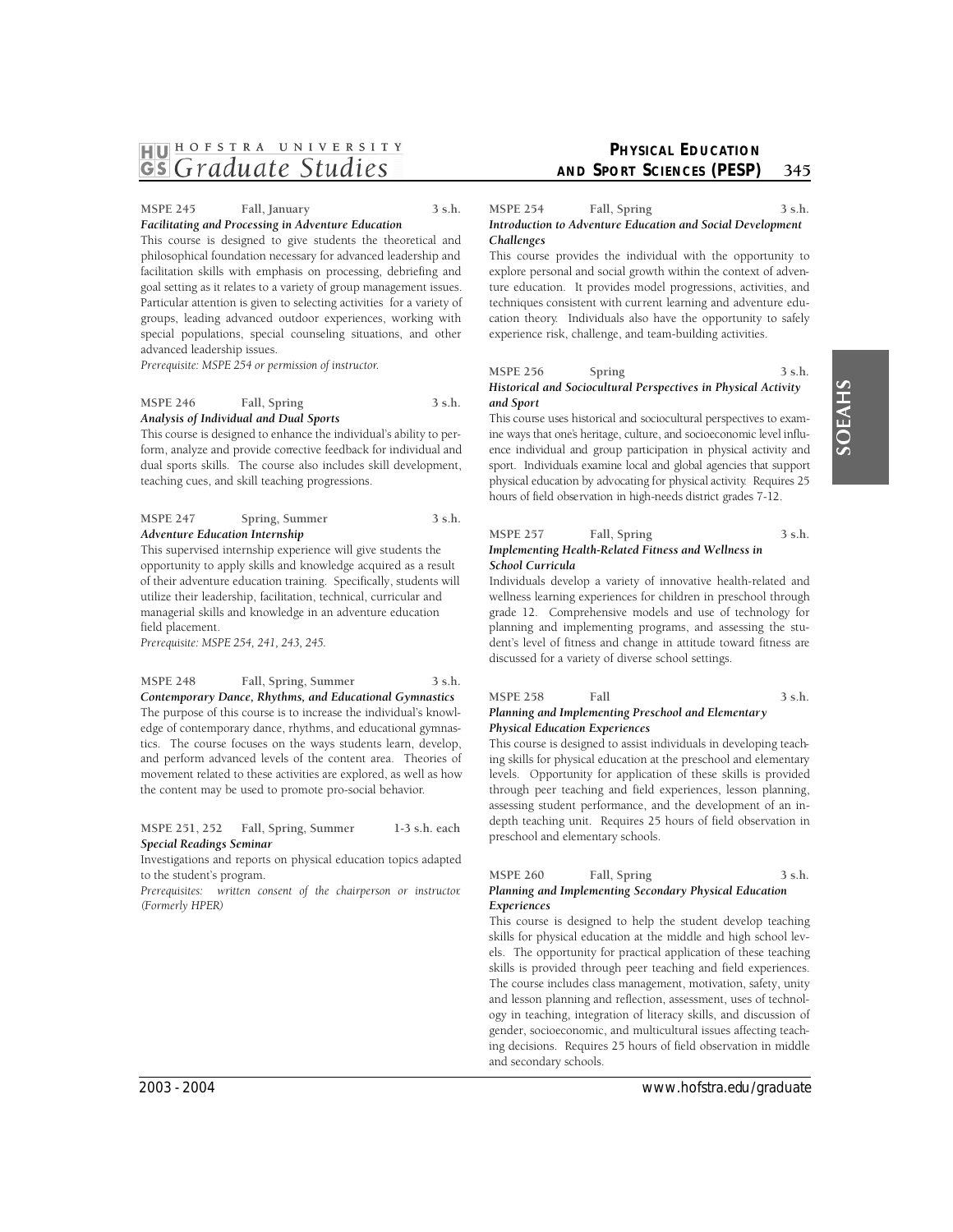# **346 SCHOOL OF EDUCATION AND ALLIED HUMAN SERVICES (SOEAHS)**

MSPE 262 Fall, Spring 3 s.h.

 for students with disabilities in grades preK-12 physical education. They also implement a basic motor assessment tool, and evaluate public schools and recreation buildings for accessibility. Activities *Inclusion for Physical Education Special Needs Populations*  Individuals acquire knowledge and skills that enable them to create developmentally appropriate individualized educational programs used in mainstreaming, inclusion and adapted physical education p rograms are applied to field based experiences. Requires 20 hours of field observations with specials needs population.

#### MSPE 264 Fall, Spring 3 s.h. *Innovative Instructional Strategies, Curriculum, and Assessment Techniques in Physical Education*

 This course introduces effective and innovative teaching strategies for physical education instruction. It also provides opportunities for the development of knowledge, tools, and resources for plan- ning and implementing units and lessons that are developmental- ly appropriate for culturally diverse populations. Individuals are also given opportunities to examine a variety of assessment tech- niques for evaluating curriculum content and learning outcomes. Requires 5 hours of field observation in middle or high schools.

# MSPE 266 Fall, Spring 1 s.h.

*Utilizing Technology in the Physical Education Setting* 

This course is designed to teach individuals to use computer technology to enhance their physical education instruction, student learning, record keeping and information retrieval.

#### MSPE 270 Fall, Spring, Summer 1 s.h. *Electronic Portfolio Development*

This course is designed to use new technologies to document evidence of teacher effectiveness and competency, and to guide the individual's long-term professional development. Individuals draw on two bodies of literature: multimedia development and portfolio development to complete a comprehensive written and electronic portfolio.

#### **MSPE 272A, 272B Fall, Spring 3 s.h. each**  *Student Teaching*

Full-time teaching at the elementary and secondary level with the direction and supervision of Cooperating Teachers and Field Supervisors. For students seeking certification in physical education only. During the student-teaching experience, prospective teachers gradually assume full responsibility for organizing and teaching classes. Weekly seminars are required on topics including teaching methods, curriculum design, technology, and assessment in physical education. Also required are Special Seminars on issues such as child abuse and maltreatment, prevention of alcohol, tobacco, and drug abuse, safety education, fire and arson prevention, and violence prevention. Admission by application. Applications may be obtained at the Office of Field Placement. (Formerly MSEP 230A-230B, Student Teaching in Physical Education: Elementary and Secondary.)

1-866-GRADHOF (472-3463)

#### MSPE 273 Fall, Spring, Summer 3 s.h. *Supervised Teaching*

Close clinical supervision of M.S. in Physical Education students currently teaching physical education in an elementary or secondary school. Arrangements are made for supervised teaching at both elementary and secondary levels. Weekly seminars are required on topics including teaching methods, curriculum design, technology, and assessment in the content area. Also required are special seminars on issues such as child abuse and maltreatment, prevention of alcohol, tobacco, and drug abuse, safety education, fire and arson prevention, and violence prevention. Individuals must obtain written permission from the employing school for the supervisory observations by university staff. Applications may be obtained at the Office of Field Placement. Pass/Fail grade only.

#### MSPE 300 Fall, Spring, Summer 3 s.h. *Departmental Seminar*

 Emphasis is on themes which cut across traditional course and Serves an integrative and culminating function with respect to the student's studies and experiences in the School of Education. departmental lines; selected student papers and research may be compiled in year books of health education. Pass/Fail grade only. *Prerequisites: matriculation in the department and completion of all required course work in professional education. (Formerly HPER)* 

Note: Successful completion of MSPE 300 may be offered in place of either the departmental comprehensive examination or the Master's Essay in MSPE. This course may not be used to satisfy any part of the basic 33 s.h. requirement for a Master of Science degree in Education.

#### **MSPE 301, 302 Fall, Spring 3 s.h. each**  *Master's Essay*

Supervision and instruction leading to the completion of the essay. Binding fee payable upon registration in 302. Admission by permission of department. (Formerly HPER)